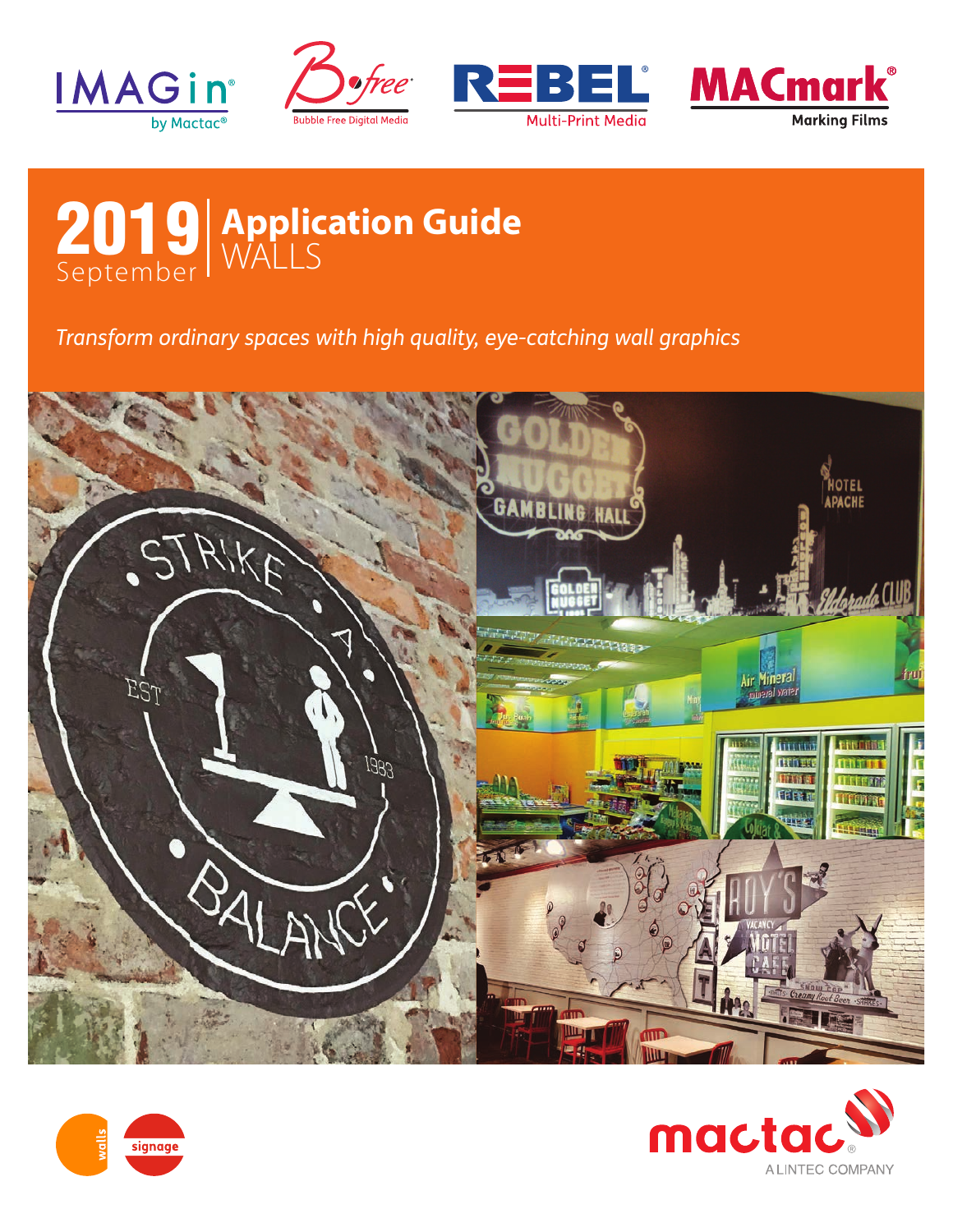|                                | <b>IMAGin<sup>®</sup> / Macmark<sup>®</sup> / REBEL<sup>®</sup> Media</b> |                        |                                                                 |                                                |                                                  |                              |              |                                                      |                                                     |  |
|--------------------------------|---------------------------------------------------------------------------|------------------------|-----------------------------------------------------------------|------------------------------------------------|--------------------------------------------------|------------------------------|--------------|------------------------------------------------------|-----------------------------------------------------|--|
| <b>Category</b>                | <b>Product</b>                                                            | <b>Product</b><br>Code | <b>Face</b>                                                     | <b>Thickness:</b><br>Film &<br><b>Adhesive</b> | <b>Adhesive</b>                                  | Liner                        | <b>Width</b> | <b>Unprinted Outdoor</b><br><b>Durability</b>        | <b>Indoor</b><br><b>Durability</b>                  |  |
| Ultra-<br>Removable            | <b>wallNOODLE</b>                                                         | <b>WN628</b>           | 6.0 mil<br>Matte White Vinyl                                    | $7.0$ mils                                     | Ultra Removable                                  | 90# SuperFlat™<br>Polycoated | 54", 60"     | <b>NA</b>                                            | 1 year                                              |  |
|                                | <b>ROODLE</b>                                                             | <b>RO628</b>           | 6.0 mil<br>Matte White Vinyl                                    | 7.0 mils                                       | Aggressive<br>Removable                          | 90# SuperFlat™<br>Polycoated | 54", 60"     | Up to 4 years,<br>cleanly removable<br>up to 2 years | 3 to 5 years, cleanly<br>removable up to 2<br>years |  |
| <b>Removable</b>               | <b>DF052</b><br><b>IMAGin DecoFresco</b>                                  |                        | 8.0 mil Flattened<br><b>Plaster Texture</b><br><b>White PVC</b> | $9.0$ mils                                     | Aggressive<br>Removable                          | 90# SuperFlat™<br>Polycoated | 54''         | Up to 3 years,<br>cleanly removable<br>up to 2 years | 3 to 5 years, cleanly<br>removable up to 2<br>vears |  |
|                                | <b>IMAGin DecoMural</b>                                                   | <b>DM032</b>           | 8.0 mil Woven<br>Canvas Finish                                  | $9.0$ mils                                     | Aggressive<br>Removable                          | 90# SuperFlat™<br>Polycoated | 54''         | Up to 3 years,<br>cleanly removable<br>up to 2 years | 3 to 5 years, cleanly<br>removable up to 2<br>years |  |
|                                | M.Dot                                                                     | <b>MD199</b>           | <b>Gloss Clear</b><br>Removable PVC                             | 4.7 mils                                       | Semi-sphere<br>Structured, Clear<br>Rem, Acrylic | 86# White Kraft              | 54''         |                                                      | 1 Year                                              |  |
|                                |                                                                           | <b>MD228</b>           | Matte White<br>Removable PVC                                    | 4.7 mils                                       | Semi-sphere<br>Structured, Clear<br>Rem, Acrylic | 86# White Kraft              | 54''         |                                                      | 1 Year                                              |  |
|                                | <b>MACmark 8900 PRO</b>                                                   | 8900                   | 2.8 mil Vinyl,<br>Many Matte and<br><b>Gloss Colors</b>         | $3.5$ mils                                     | Removable                                        | 83# Bleached White<br>Kraft  | 48''         | Up to 4 years,<br>cleanly removable<br>up to 2 years | 4 to 6 years, cleanly<br>removable up to 2<br>years |  |
| <b>Aggressive</b><br>Removable | <b>Mactac wallCHALKER</b>                                                 | <b>CB1088R</b>         | 4.7 mil Black Vinyl                                             | 5.5 mils                                       | Aggressive<br>Removable                          | 83# Bleached White<br>Kraft  | 24", 48"     | 5+ years, cleanly<br>removable up to 2<br>vears      | 2 years, cleanly<br>removable                       |  |
| Removable<br>Air-egress        | <b>IMAGin GRUV 429R</b>                                                   | <b>GV429R</b>          | 3.0 mil Gloss White<br>Vinyl                                    | 4.0 mils                                       | Removable<br>Air-egress                          | 98# Polycoated Kraft 54"     |              | Up to 4 years,<br>cleanly removable<br>up to 1 years | 4 to 6 years, cleanly<br>removable up to<br>1 year  |  |
|                                | <b>Permanent wallNOODLE</b>                                               | <b>PN628</b>           | $6.0$ mil<br>Matte White Vinyl                                  | 7.0 mils                                       | Permanent                                        | 90# SuperFlat™<br>Polycoated | 54''         | Up to 4 years                                        | 4 to 6 years                                        |  |
| <b>Permanent</b>               | <b>REBEL</b>                                                              | <b>RB528H</b>          | 4.0 mil Matte White<br><b>PVC</b>                               | 4.5 mils                                       | High-Tack<br>Permanent                           | 90# SuperFlat™<br>Polycoated | 54", 60"     | 5 years                                              | 7 years                                             |  |
|                                | <b>RoughRAP</b>                                                           | <b>RR100</b>           | 2.0 mil Gloss White<br>Cast PVC                                 | $3.2$ mils                                     | High-Tack<br>Permanent                           | 90# Polycoated Kraft 54"     |              | Up to 18 months                                      | 8 years                                             |  |
|                                | <b>MACmark 8300PRO</b>                                                    | 8300                   | 2.8 mil Vinyl, many<br>Gloss and 2 Matte<br>Colors              | $3.7$ mils                                     | Permanent                                        | 83# White Kraft              | 48''         | Up to 5 years                                        | 5 to 7 years                                        |  |

# **PERMACOLOR® Overlaminates**

| <b>Category</b>  | <b>Product</b>                                          | <b>Product</b><br>Code | Face                                                        | <b>Adhesive</b>    | <b>Liner</b>                  | <b>Width</b>                  | <b>Unprinted</b><br><b>Outdoor</b><br><b>Durability</b> | <b>Indoor</b><br><b>Durability</b> |
|------------------|---------------------------------------------------------|------------------------|-------------------------------------------------------------|--------------------|-------------------------------|-------------------------------|---------------------------------------------------------|------------------------------------|
| Promotional      | <b>PERMACOLOR</b><br><b>PromoGard</b>                   | <b>PG7000</b>          | 3.5 mil Gloss; 3.0 mil Matte &<br><b>Lustre Clear Vinyl</b> | Clear<br>Permanent | 40# White Kraft               | 38", 51", 54",<br>60''        | Up to 2 years                                           | $3 + \gamma$ ears                  |
| Intermediate     | <b>ColorGard LUV</b>                                    | <b>LUV 8000</b>        | 3.0 mil Gloss, Matte, & Lustre<br><b>Clear Vinyl</b>        | Clear<br>Permanent | 40# White Kraft               | 38", 51", 54",<br>60''        | Up to 4 years 5+ years                                  |                                    |
| Premium          | <b>PERMACOLOR</b><br><b>RAYZor</b>                      | <b>LF3600G</b>         | 1.5 mil Matte and<br><b>Gloss Cast Vinyl</b>                | Clear<br>Permanent | 50# Calendered<br>Paper       | 30" (gloss<br>only), 54", 60" | Up to 5 years $5+$ years                                |                                    |
|                  | <b>PERMACOLOR</b><br><b>Silver Metallic Enhancer</b>    | <b>CY639800</b>        | 3.0 mil Clear Sparkle Cast Vinyl                            | Clear<br>Permanent | 78# White Kraft               | 54''                          | Up to 5 years $5+$ years                                |                                    |
|                  | <b>PERMACOLOR Brilliant</b><br><b>Crystal Enhancers</b> | CY639801               | 2.5 mil Clear Sparkle Cast Vinyl                            | Clear<br>Permanent | 78# White Kraft               | 54", 60"                      | Up to 5 years $5+$ years                                |                                    |
|                  | <b>PermaFlex PF6300</b>                                 | <b>PF6300</b>          | 5.0 mil Lustre Textured Vinyl                               | Clear<br>Permanent | 55# Super<br>Calendered Kraft | 41", 54"                      | Up to 3 years 5 years                                   |                                    |
|                  | <b>PermaFlex PF6400</b>                                 | <b>PF6400</b>          | 3.8 mil Gloss Textured<br>Polypropylene                     | Clear<br>Permanent | 1.2 mil PET<br>Release Liner  | 54''                          | Indoor Only                                             | Up to 1 year                       |
|                  | <b>PermaFlex PF6600</b>                                 | <b>PF6600</b>          | 6.0 mil Clear, Matte, Textured<br>PVC film                  | Clear<br>Permanent | 83# Coated Kraft              | 54''                          | 3 months                                                | 1-3 years                          |
|                  | <b>PermaGard</b><br><b>Dry Erase</b>                    | <b>PGD6000</b>         | 1.0 mil Gloss Clear<br>Polyester                            | Clear<br>Permanent | 1.2 mil Clear<br>Polyester    | 54''                          | Up to 1 year                                            | 2 years                            |
| <b>Specialty</b> | <b>PermaGard Anti-Graffiti</b>                          | <b>SAG38</b>           | 1.5 mil High-Gloss Clear Polyester                          | Clear<br>Permanent | 1.5 mil PET                   | 54''                          | Up to 1 year                                            | 5 years                            |
|                  | <b>PermaGard Anti-Graffiti</b>                          | <b>SAG53</b>           | 2.0 mil High-Gloss Clear<br>Hard-Coated Polyester           | Clear<br>Permanent | 78# White Kraft               | 54''                          | Up to $2$ years $5$ years                               |                                    |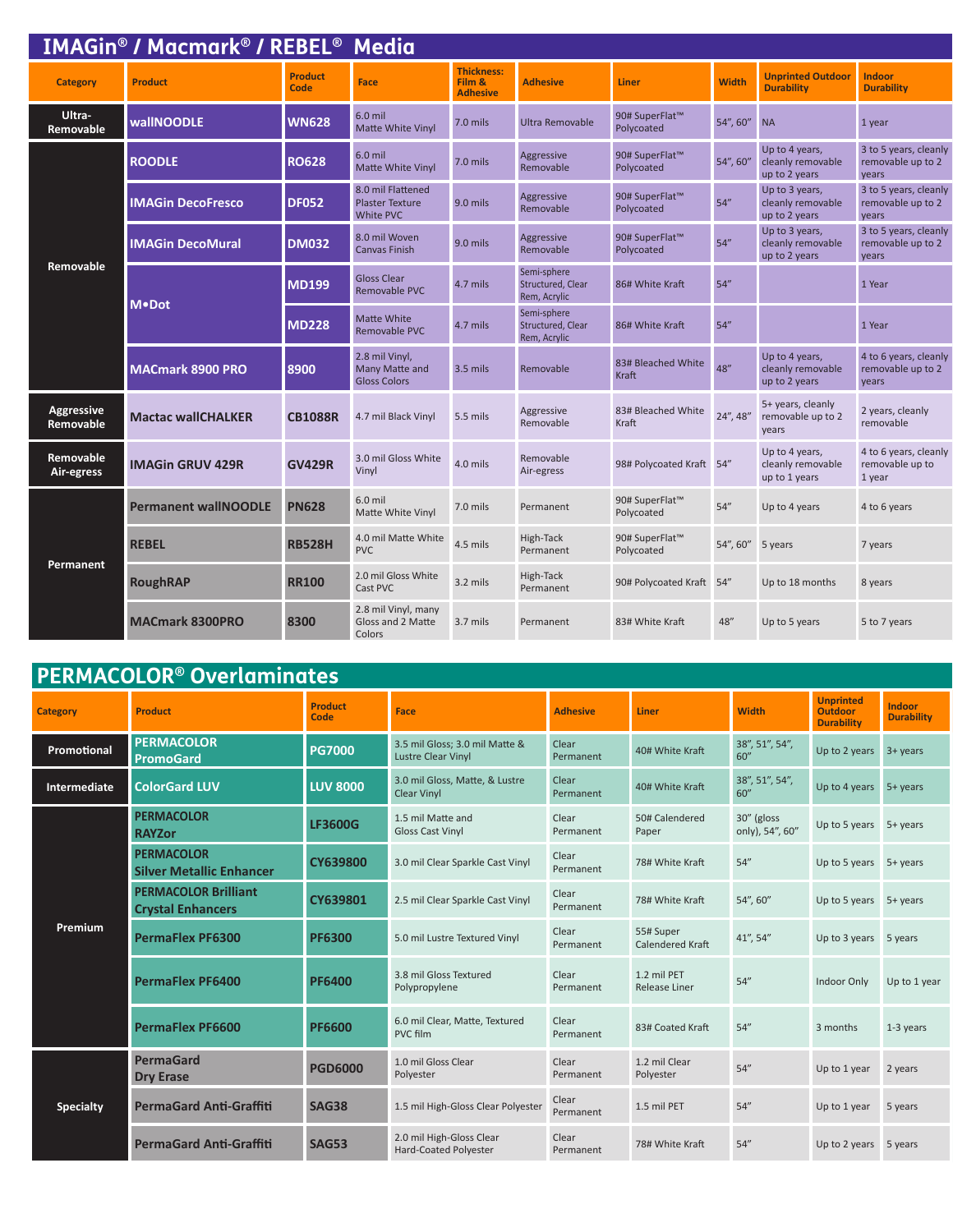| <b>Surface Burning</b><br><b>Characteristics</b>                                               | <b>Minimum</b><br><b>Application</b><br><b>Temperature</b> | <b>Usage</b><br><b>Temperature</b><br>Range            | <b>Wall</b><br><b>Application</b>                                 | <b>Other Applications</b>                                   | <b>Choose for:</b>                                                | PERMACOLOR <sup>®</sup><br>PromoGard | ERMACOLOR | Gard <sup>®</sup><br>$\frac{8}{3}$ $\geq$ |  |
|------------------------------------------------------------------------------------------------|------------------------------------------------------------|--------------------------------------------------------|-------------------------------------------------------------------|-------------------------------------------------------------|-------------------------------------------------------------------|--------------------------------------|-----------|-------------------------------------------|--|
| ASTM E84-01 or<br>ANSI/ NFPA Class A or<br>IFC 8-1 Class A                                     | +50°F (+10°C)                                              | -20°F to 158°F<br>(-29°C to 70°C)                      | Posters, Cut Outs                                                 | Temporary indoor<br>signage                                 |                                                                   |                                      |           |                                           |  |
| ASTM E84-01 or<br>ANSI/NFPA 255 Class A or<br>IFC 8-1 Class A                                  | +32°F ( $0^{\circ}$ C)                                     | -40°F to 180°F<br>(-40°C to 82°C)                      | Posters, Tiled Murals,<br>Graphics                                | Indoor & Outdoor<br>signage, POP                            |                                                                   | П                                    |           |                                           |  |
| <b>ASTM E84-01 or</b><br>ANSI/NFPA 255 Class A or<br>IFC 8-1 Class A                           | $+32^{\circ}F(0^{\circ}C)$                                 | -40°F to 180°F<br>(-40°C to 82°C)                      | Posters, Tiled Murals,<br><b>Wall Graphics</b>                    | <b>NA</b>                                                   | <b>Ease of Application</b>                                        |                                      |           |                                           |  |
| ASTM E84-01 or<br>ANSI/NFPA 255 Class A or<br>IFC 8-1 Class A                                  | $+32^{\circ}F(0^{\circ}C)$                                 | -40°F to 194°F<br>$(-40^{\circ}$ C to 90 $^{\circ}$ C) | Posters, Tiled Murals,<br><b>Wall Graphics</b>                    | <b>NA</b>                                                   | Repositionability                                                 |                                      |           |                                           |  |
| Self Extinguishing,<br><b>ISO 3795</b>                                                         | +50°F (+10°C)                                              | $-5^{\circ}$ F to $160^{\circ}$ F<br>(-20°C to 70°C)   | Short-term promotions<br>on smooth surfaces                       |                                                             |                                                                   |                                      |           |                                           |  |
| Self Extinguishing,<br><b>ISO 3795</b>                                                         | +50°F (+10°C)                                              | -4°F to 158°F<br>(-20°C to 70°C)                       | Short-term promotions<br>on smooth surfaces                       | Signage                                                     |                                                                   |                                      |           |                                           |  |
| Self Extinguishing,<br><b>ISO 3795</b>                                                         | +32°F (0°C)                                                | -40°F to 158°F<br>(-40°C to 70°C)                      | Plotter-cut Words &<br>Graphics, Chalkboard                       | <b>Indoor and Outdoor</b><br>Signage                        | Solid Color, Removable<br><b>Wall Graphics</b>                    |                                      |           |                                           |  |
| ASTM E84-01 or<br>ANSI/NFPA 255 Class A or<br>IFC 8-1 Class A, Self<br>Extinguishing, ISO 3795 | +32°F (0°C)                                                | -40°F to 158°F<br>(-40°C to 70°C)                      | Chalkboard, Posters,<br>Cut Outs,<br><b>Custom Wall Coverings</b> | Menu & Sign Boards,<br>Meeting & Childrens<br>Rooms, Decals | Ease of Application<br>Repositionability,<br>Dry & Wet Chalk Pens |                                      |           |                                           |  |
| ASTM E84-01 or<br>ANSI/NFPA 255 Class A or<br><b>UCB 8-1 Class A</b>                           | +50°F (+10°C)                                              | -40°F to 158°F<br>(-40°C to 70°C)                      | Posters, Tiled Murals,<br>Graphics                                | Indoor & Outdoor<br>Signage, POP                            | Easy, Bubble-<br>free Applications,<br>Removability               | ш                                    |           |                                           |  |
| ASTM E84-01 or<br>ANSI/NFPA 255 Class A or<br>IFC 8-1 Class A                                  | +50°F (+10°C)                                              | -40°F to 180°F<br>(-40°C to 82°C)                      | Posters, Tiled Murals,<br><b>Wall Graphic</b>                     | Indoor Signage & POP                                        | Long-term graphics                                                | П                                    |           |                                           |  |
| ASTM E84-01 or<br>ANSI/NFPA 255 Class A or<br>IFC 8-1 Class A                                  | +50°F (+10°C)                                              | -40°F to 200°F<br>$(-40^{\circ}$ C to 93 $^{\circ}$ C) | Posters, Tiled Murals,<br><b>Wall Graphics</b>                    | Great for Bonding to<br>Low Energy Paints                   | Low and No VOC<br><b>Painted Surfaces</b>                         |                                      |           |                                           |  |
| ASTM E84-01 or<br>ANSI/NFPA 255 Class A or<br>IFC 8-1 Class A                                  | +50°F (+10°C)                                              | $-4$ °F to $160$ °F<br>(-20°C to 70°C)                 | Graphics for Brick or<br><b>Block Walls</b>                       | <b>High Durability</b><br>Applications                      | <b>Heavily Textured Walls</b><br>Like Brick, Cinder Block         |                                      | ш         |                                           |  |
| Self Extinguishing,<br>ISO 3795                                                                | +50°F (+10°C)                                              | -40°F to 158°F<br>(-40°C to 70°C)                      | Plotter-cut Words &<br>Graphics                                   | Indoor & Outdoor<br>Signage                                 | Solid Color,<br>Long-term Plotter-cut<br>Graphics                 |                                      |           |                                           |  |

| <b>Minimum</b><br><b>Application</b><br><b>Temperature</b> | <b>Usage</b><br><b>Temperature</b><br>Range | Wall<br><b>Application</b>                                                     |                                                                                                            |                           |                            |                     |           |                     |                     | REBEL &<br>IMAGin - 1<br>apps only |
|------------------------------------------------------------|---------------------------------------------|--------------------------------------------------------------------------------|------------------------------------------------------------------------------------------------------------|---------------------------|----------------------------|---------------------|-----------|---------------------|---------------------|------------------------------------|
| +45°F (+7°C)                                               | -20°F to 150°F<br>(-28°C to 66°C)           | Short Term Indoor and<br><b>Outdoor Graphics</b>                               | Indoor and Outdoor Signage, POP                                                                            |                           |                            |                     |           |                     |                     | Г                                  |
| $+45^{\circ}F(+7^{\circ}C)$                                | -40°F to 150°F<br>(-40°C to 66°C)           | Posters, Tiled Murals,<br>Graphics                                             | Indoor and Outdoor Signage, POP,<br>Photographic Prints, and Transparencies.<br>Instant wet-out on UV inks | . .                       |                            |                     |           |                     |                     | Г                                  |
| 50°F (+10°C)                                               | -50°F to 225°F<br>(-45°C to 107°C)          | <b>Graphics and Murals</b><br>for Long-Term or<br><b>Textured Applications</b> | Vehicle and Marine Wraps, Long-term<br>Indoor and Outdoor Signage                                          |                           |                            |                     |           |                     |                     |                                    |
| 40°F (5°C)                                                 | -50°F to 225°F<br>(-45°C to 107°C)          | <b>Graphics and Murals</b><br>for Long-term<br>Applications                    | Partial Vehicle Wraps,<br>Long-term Indoor and Outdoor Signage                                             |                           |                            |                     |           |                     |                     |                                    |
| 40°F (5°C)                                                 | -50°F to 225°F<br>(-45°C to 107°C)          | <b>Graphics and Murals</b><br>for Long-term<br>Application                     | Partial Vehicle Wraps, Long-term Indoor<br>and Outdoor Signage                                             |                           |                            |                     |           |                     |                     | Г                                  |
| 32°F (0°C)                                                 | -22°F to 140°F<br>(-30°C to 60°C)           |                                                                                | Indoor & Outdoor Floor Graphics,<br>Signage, POP, Photographic Prints, and<br>Transparencies               |                           |                            |                     |           |                     |                     |                                    |
| 50°F (10°C)                                                | -40°F to 180°F<br>(-30°C to 82°C)           | Poster, Murals<br>and Graphics.<br>Anti-fingerprinting,<br>PVC-free Laminate   | Short-term Indoor & Outdoor Floor<br>Graphics, Signage, POP, Photographic<br>Prints, and Transparencies    |                           |                            |                     |           |                     |                     |                                    |
| 60°F (15°C)                                                | -22° to 160°F<br>(-30° to 70°C)             | Digital images, wall<br>murals, POP, posters,<br>trade show graphics           | <b>NFS</b><br><b>IIGH-TRACTION</b>                                                                         |                           |                            |                     |           |                     |                     |                                    |
| 40°F (5°C)                                                 | -40°F to 180°F<br>(-30°C to 82°C)           | <b>PVC-free Economical</b><br>Dry Erase for Wall<br><b>Murals and Graphics</b> | Indoor and Outdoor Signage, POP,<br>Photographic Prints and Transparencies                                 |                           |                            |                     |           |                     |                     |                                    |
| 50°F (10°C)                                                | -40°F to 180°F<br>(-30°C to 82°C)           | PVC-free Anti-Graffiti,<br>Easy to Clean, Scratch<br>Resistant                 | Indoor and Outdoor Signage, High-Gloss<br>Laminate, Photos and Museum Displays                             |                           |                            |                     |           |                     |                     |                                    |
| 50°F (10°C)                                                | -40°F to 180°F<br>(-30°C to 82°C)           | PVC-free Anti-Graffiti.<br>Easy to Clean, Scratch<br>Resistant                 | Indoor and Outdoor Signage, High-Gloss<br>Laminate, Photos and Museum Displays                             |                           |                            |                     |           |                     |                     | Ш                                  |
|                                                            |                                             |                                                                                |                                                                                                            | <b>Other Applications</b> | diate<br>Promo/<br>Interme | Direct-to-<br>board | RoughRAP® | Gruv<br>GVC929v2BFD | Gruv<br>GVC729v2BFD | <b>StreetRAP</b>                   |